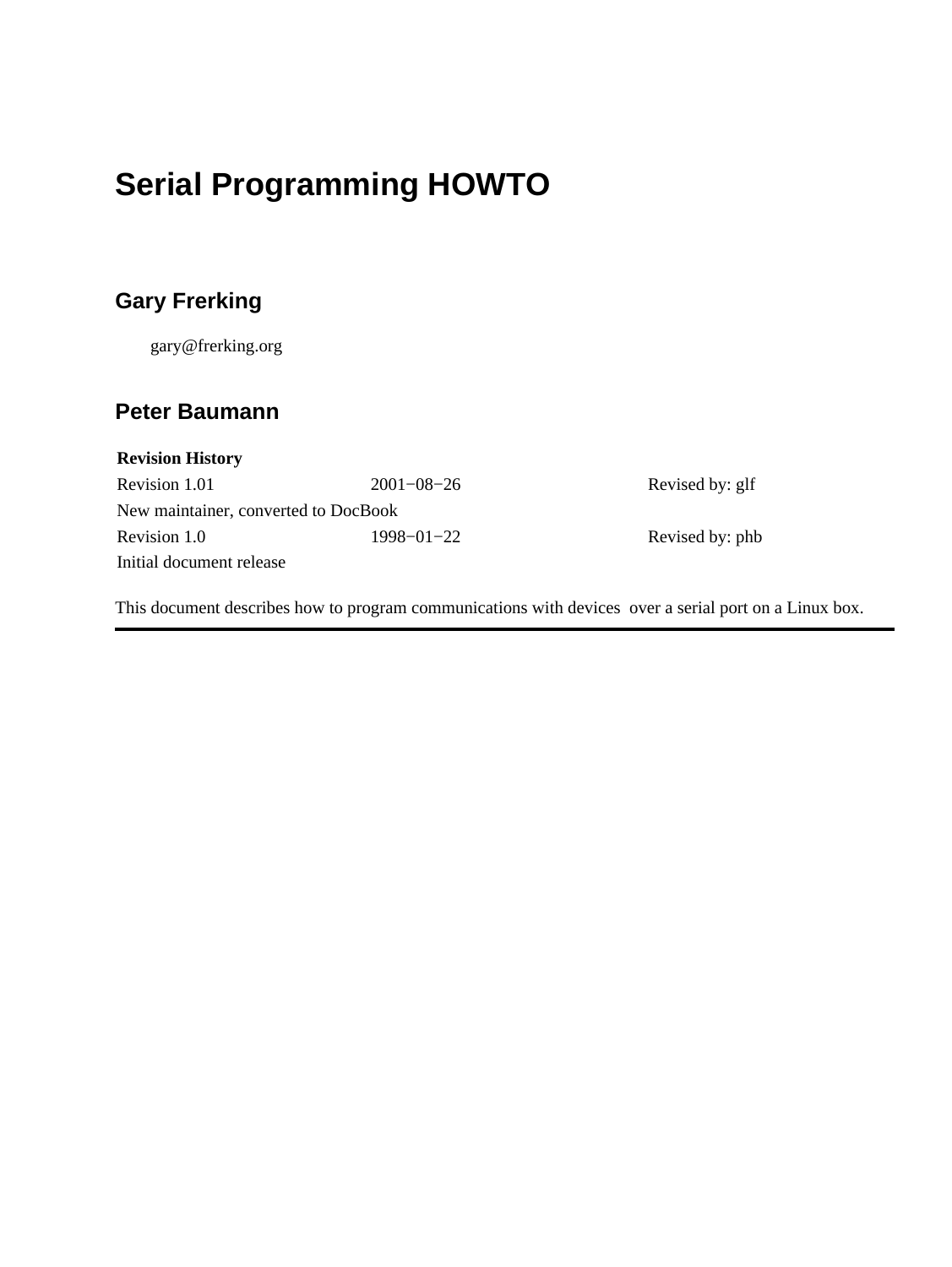## **Table of Contents**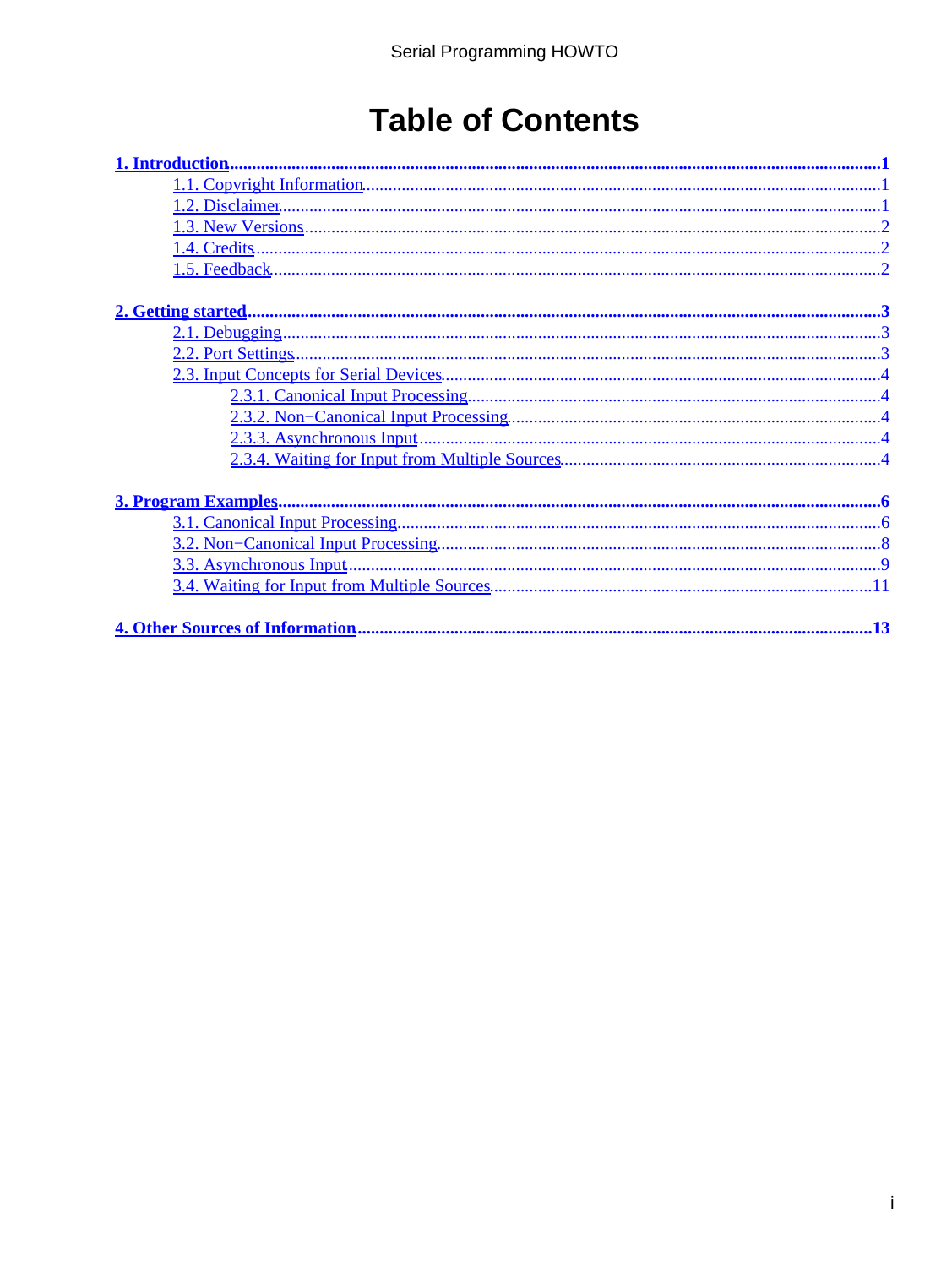# <span id="page-2-0"></span>**1. Introduction**

This is the Linux Serial Programming HOWTO. All about how to program communications with other devices / computers over a serial line under Linux. Different techniques are explained: Canonical I/O (only complete lines are transmitted/received), asyncronous I/O, and waiting for input from multiple sources.

This is the first update to the initial release of the Linux Serial Programming HOWTO. The primary purpose of this update is to change the author information and convert the document to DocBook format. In terms of technical content, very little if anything has changed at this time. Sweeping changes to the technical content aren't going to happen overnight, but I'll work on it as much as time allows.

If you've been waiting in the wings for someone to take over this HOWTO, you've gotten your wish. Please send me any and all feedback you have, it'd be very much appreciated.

All examples were tested using a i386 Linux Kernel 2.0.29.

## **1.1. Copyright Information**

This document is copyrighted (c) 1997 Peter Baumann, (c) 2001 Gary Frerking and is distributed under the terms of the Linux Documentation Project (LDP) license, stated below.

Unless otherwise stated, Linux HOWTO documents are copyrighted by their respective authors. Linux HOWTO documents may be reproduced and distributed in whole or in part, in any medium physical or electronic, as long as this copyright notice is retained on all copies. Commercial redistribution is allowed and encouraged; however, the author would like to be notified of any such distributions.

All translations, derivative works, or aggregate works incorporating any Linux HOWTO documents must be covered under this copyright notice. That is, you may not produce a derivative work from a HOWTO and impose additional restrictions on its distribution. Exceptions to these rules may be granted under certain conditions; please contact the Linux HOWTO coordinator at the address given below.

In short, we wish to promote dissemination of this information through as many channels as possible. However, we do wish to retain copyright on the HOWTO documents, and would like to be notified of any plans to redistribute the HOWTOs.

If you have any questions, please contact <linux-howto@metalab.unc.edu>

## **1.2. Disclaimer**

No liability for the contents of this documents can be accepted. Use the concepts, examples and other content at your own risk. As this is a new edition of this document, there may be errors and inaccuracies, that may of course be damaging to your system. Proceed with caution, and although this is highly unlikely, the author(s) do not take any responsibility for that.

All copyrights are held by their by their respective owners, unless specifically noted otherwise. Use of a term in this document should not be regarded as affecting the validity of any trademark or service mark.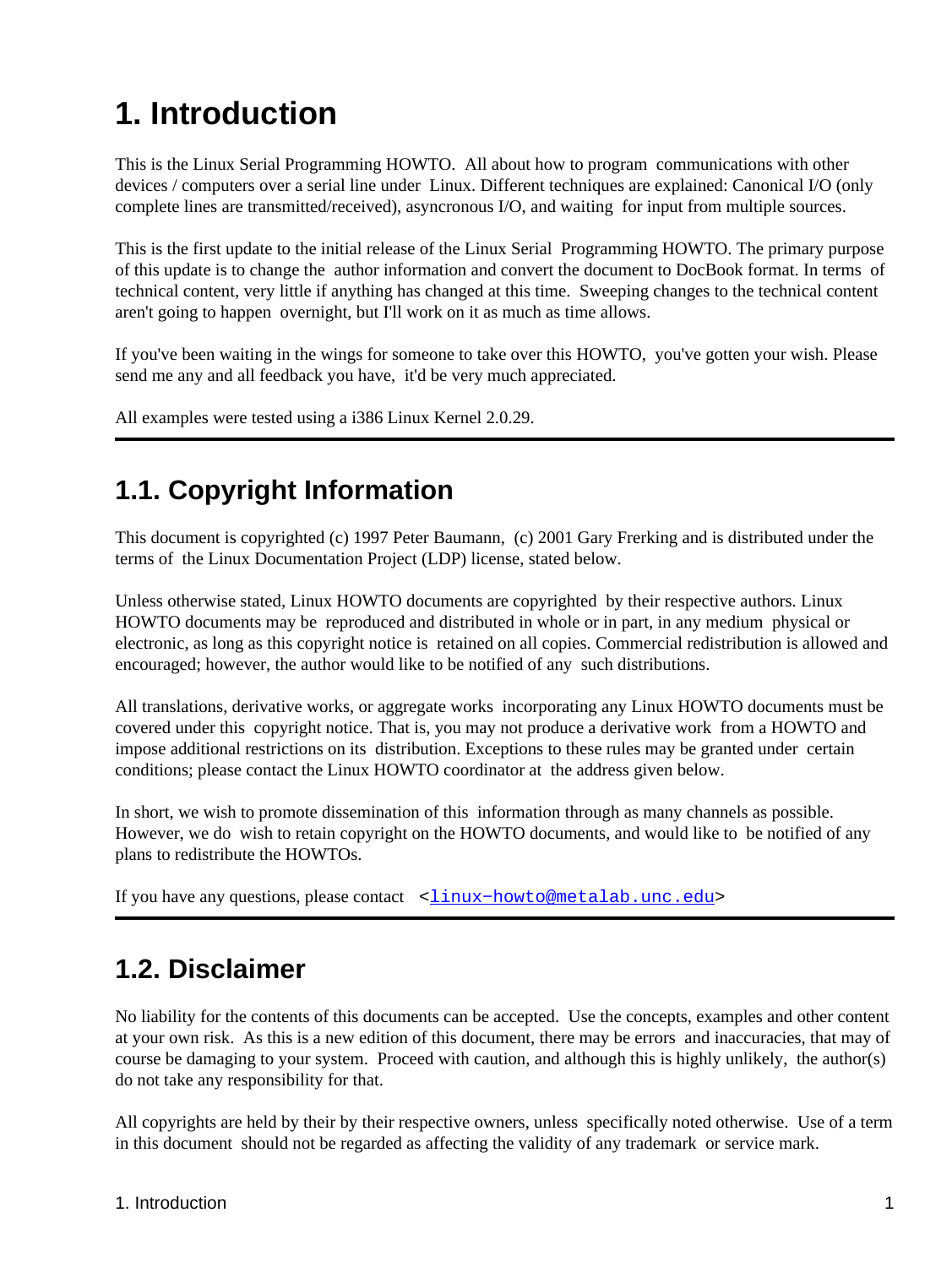<span id="page-3-0"></span>Naming of particular products or brands should not be seen as endorsements.

You are strongly recommended to take a backup of your system before major installation and backups at regular intervals.

## **1.3. New Versions**

As previously mentioned, not much is new in terms of technical content yet.

## **1.4. Credits**

The original author thanked Mr. Strudthoff, Michael Carter, Peter Waltenberg, Antonino Ianella, Greg Hankins, Dave Pfaltzgraff, Sean Lincolne, Michael Wiedmann, and Adrey Bonar.

## **1.5. Feedback**

Feedback is most certainly welcome for this document. Without your submissions and input, this document wouldn't exist. Please send your additions, comments and criticisms to the following email address : <[gary@frerking.org>](mailto:gary@frerking.org).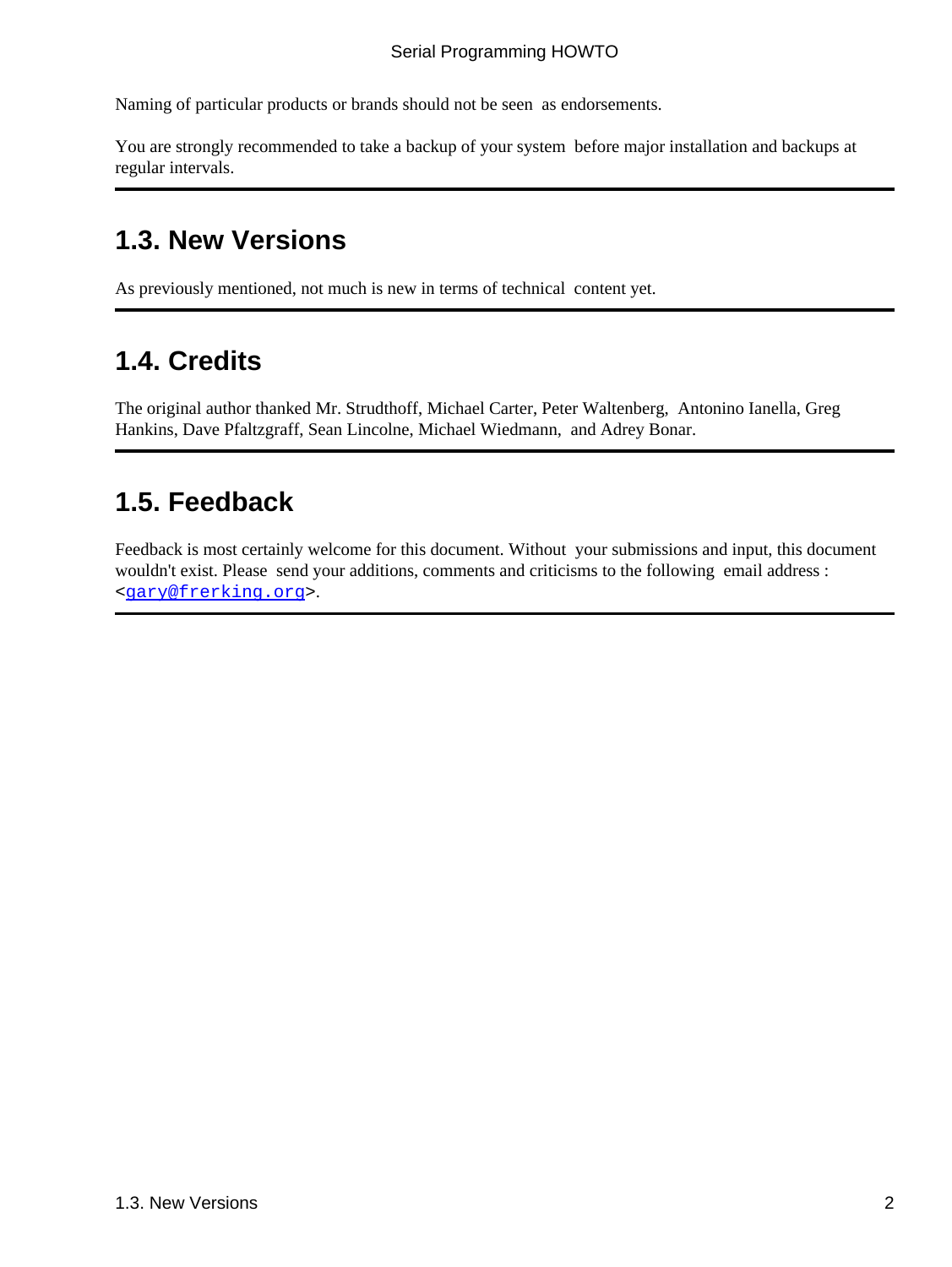# <span id="page-4-0"></span>**2. Getting started**

## **2.1. Debugging**

The best way to debug your code is to set up another Linux box, and connect the two computers via a null−modem cable. Use miniterm (available from the LDP programmers guide (ftp://sunsite.unc.edu/pub/Linux/docs/LDP/programmers−guide/lpg−0.4.tar.gz in the examples directory) to transmit characters to your Linux box. Miniterm can be compiled very easily and will transmit all keyboard input raw over the serial port. Only the define statement #define MODEMDEVICE "/dev/ttyS0" has to be checked. Set it to ttyS0 for COM1, ttyS1 for COM2, etc.. It is essential for testing, that *all* characters are transmitted raw (without output processing) over the line. To test your connection, start miniterm on both computers and just type away. The characters input on one computer should appear on the other computer and vice versa. The input will not be echoed to the attached screen.

To make a null−modem cable you have to cross the TxD (transmit) and RxD (receive) lines. For a description of a cable see sect. 7 of the Serial−HOWTO.

It is also possible to perform this testing with only one computer, if you have two unused serial ports. You can then run two miniterms off two virtual consoles. If you free a serial port by disconnecting the mouse, remember to redirect /dev/mouse if it exists. If you use a multiport serial card, be sure to configure it correctly. I had mine configured wrong and everything worked fine as long as I was testing only on my computer. When I connected to another computer, the port started loosing characters. Executing two programs on one computer just isn't fully asynchronous.

## **2.2. Port Settings**

The devices  $/$ dev $/$ ttyS\* are intended to hook up terminals to your Linux box, and are configured for this use after startup. This has to be kept in mind when programming communication with a raw device. E.g. the ports are configured to echo characters sent from the device back to it, which normally has to be changed for data transmission.

All parameters can be easily configured from within a program. The configuration is stored in a structure struct termios, which is defined in <asm/termbits.h>:

```
 #define NCCS 19
 struct termios {
      tcflag_t c_iflag; /* input mode flags */
      tcflag_t c_oflag; \frac{1}{2} /* output mode flags */
       tcflag_t c_cflag; /* control mode flags */
       tcflag_t c_lflag; /* local mode flags */
       cc_t c_line; /* line discipline */
       cc_t c_cc[NCCS]; /* control characters */
 };
```
This file also includes all flag definitions. The input mode flags in  $c_i$  flag handle all input processing, which means that the characters sent from the device can be processed before they are read with read. Similarly c\_oflag handles the output processing. c\_cflag contains the settings for the port, as the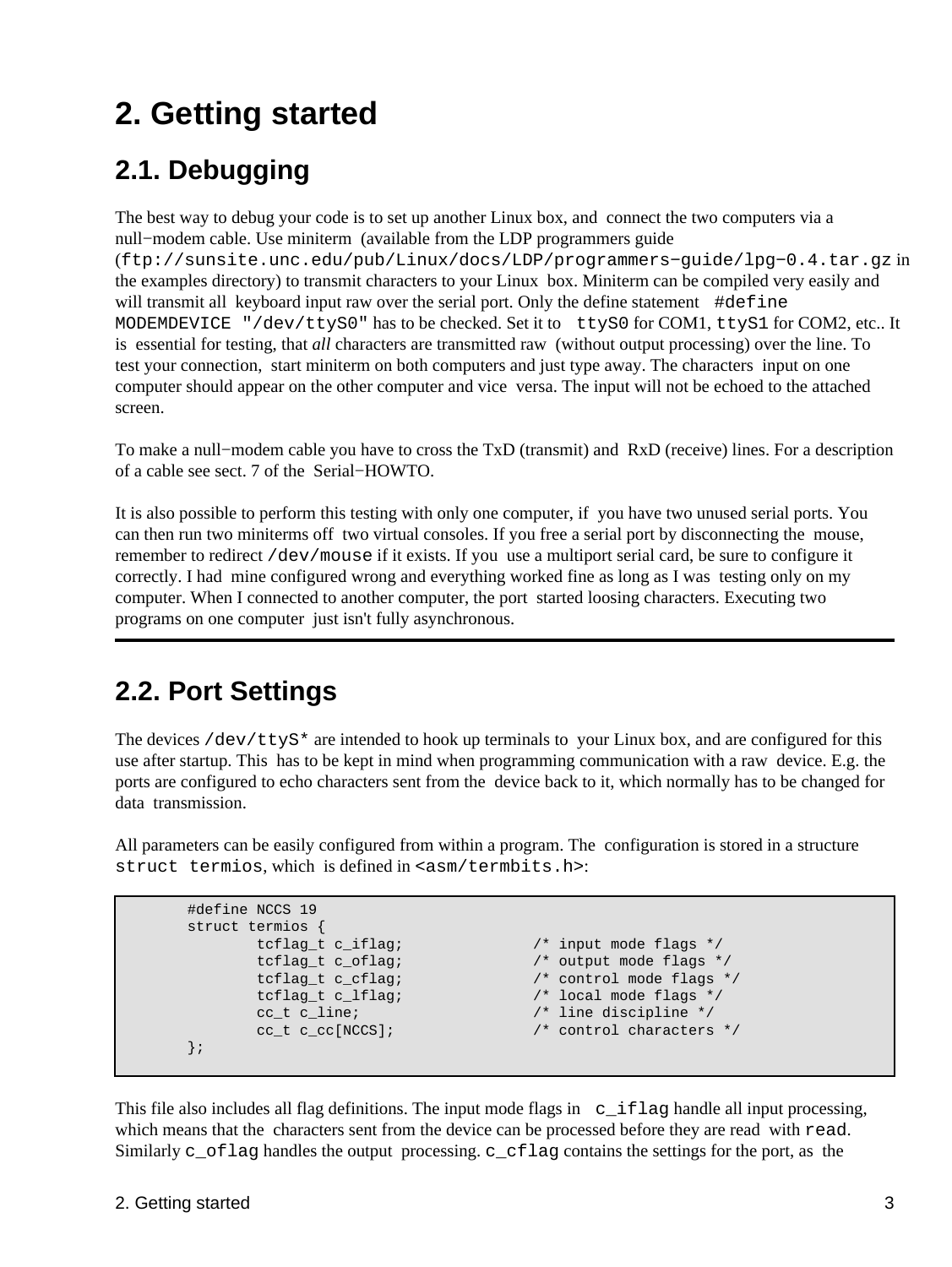<span id="page-5-0"></span>baudrate, bits per character, stop bits, etc.. The local mode flags stored in  $\sigma$  1 flag determine if characters are echoed, signals are sent to your program, etc.. Finally the array c\_cc defines the control characters for end of file, stop, etc.. Default values for the control characters are defined in  $\leq$   $\alpha$ sm/termios.h>. The flags are described in the manual page  $\text{termios}(3)$ . The structure termios contains the c\_line (line discipline) element, which is not used in POSIX compliant systems.

## **2.3. Input Concepts for Serial Devices**

Here three different input concepts will be presented. The appropriate concept has to be chosen for the intended application. Whenever possible, do not loop reading single characters to get a complete string. When I did this, I lost characters, whereas a read for the whole string did not show any errors.

#### **2.3.1. Canonical Input Processing**

This is the normal processing mode for terminals, but can also be useful for communicating with other dl input is processed in units of lines, which means that a read will only return a full line of input. A line is by default terminated by a NL (ASCII LF), an end of file, or an end of line character. A CR (the DOS/Windows default end−of−line) will not terminate a line with the default settings.

Canonical input processing can also handle the erase, delete word, and reprint characters, translate CR to NL, etc..

#### **2.3.2. Non−Canonical Input Processing**

Non−Canonical Input Processing will handle a fixed amount of characters per read, and allows for a character timer. This mode should be used if your application will always read a fixed number of characters, or if the connected device sends bursts of characters.

#### **2.3.3. Asynchronous Input**

The two modes described above can be used in synchronous and asynchronous mode. Synchronous is the default, where a read statement will block, until the read is satisfied. In asynchronous mode the read statement will return immediatly and send a signal to the calling program upon completion. This signal can be received by a signal handler.

#### **2.3.4. Waiting for Input from Multiple Sources**

This is not a different input mode, but might be useful, if you are handling multiple devices. In my application I was handling input over a TCP/IP socket and input over a serial connection from another computer quasi−simultaneously. The program example given below will wait for input from two different input sources. If input from one source becomes available, it will be processed, and the program will then wait for new input.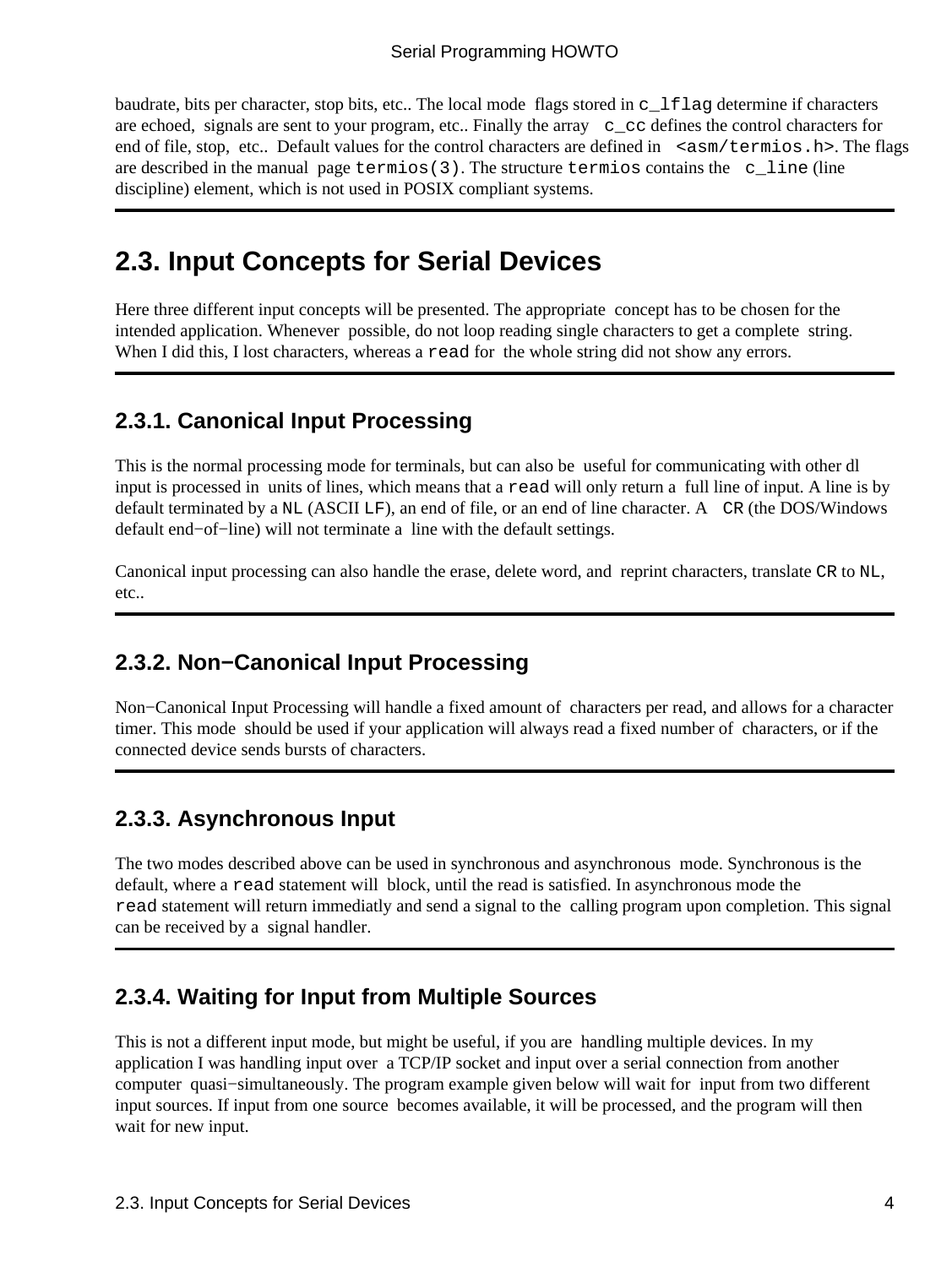#### Serial Programming HOWTO

The approach presented below seems rather complex, but it is important to keep in mind that Linux is a multi−processing operating system. The select system call will not load the CPU while waiting for input, whereas looping until input becomes available would slow down other processes executing at the same time.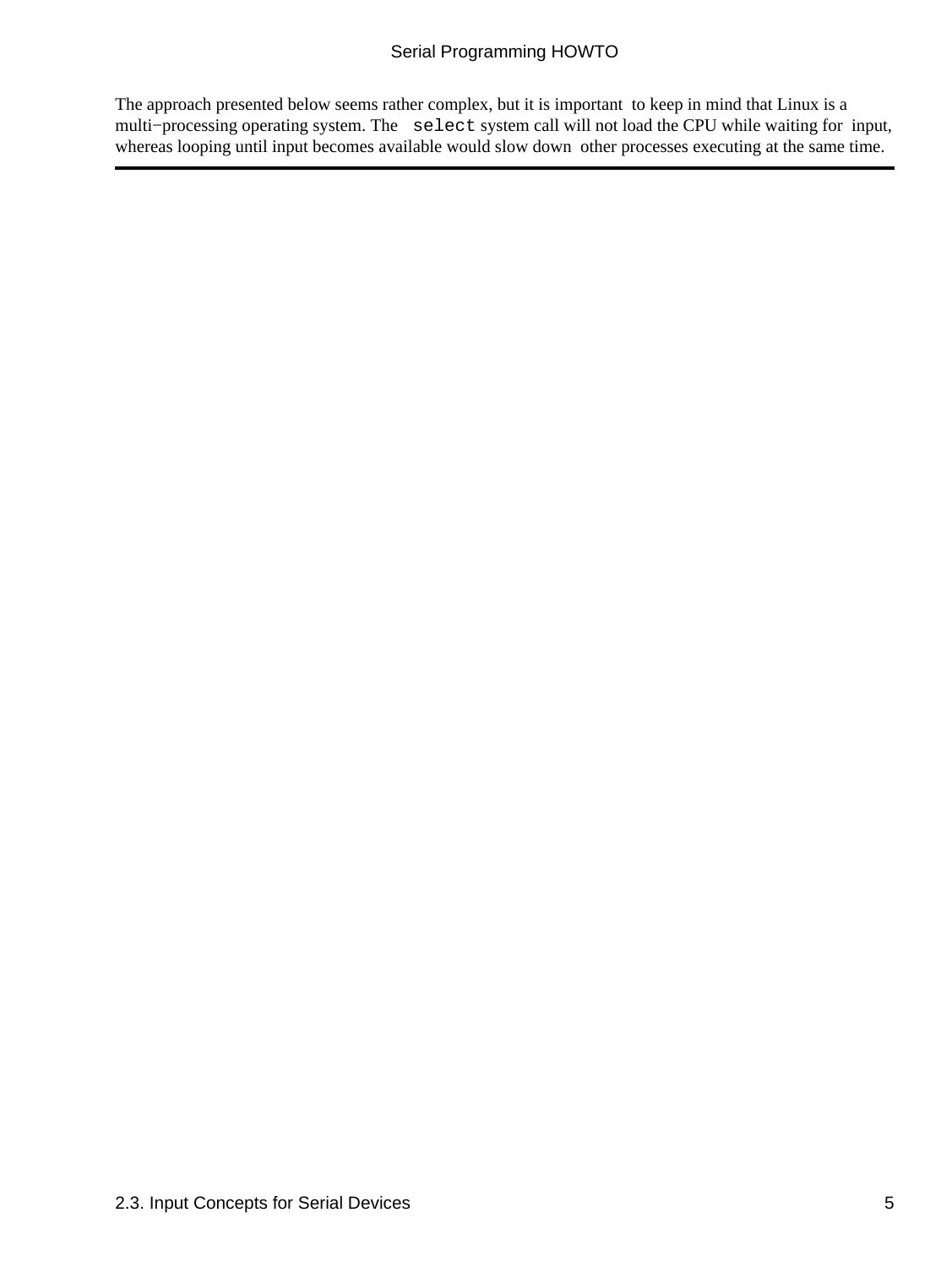## <span id="page-7-0"></span>**3. Program Examples**

All examples have been derived from miniterm.c. The type ahead buffer is limited to 255 characters, just like the maximum string length for canonical input processing  $\left(\text{$ <posix1\_lim.h>).

See the comments in the code for explanation of the use of the different input modes. I hope that the code is understandable. The example for canonical input is commented best, the other examples are commented only where they differ from the example for canonical input to emphasize the differences.

The descriptions are not complete, but you are encouraged to experiment with the examples to derive the best solution for your application.

Don't forget to give the appropriate serial ports the right permissions (e. g.: chmod  $a+rw /dev/ttyS1$ )!

### **3.1. Canonical Input Processing**

```
 #include <sys/types.h>
         #include <sys/stat.h>
         #include <fcntl.h>
         #include <termios.h>
         #include <stdio.h>
        /* baudrate settings are defined in <asm/termbits.h>, which is
         included by <termios.h> */
         #define BAUDRATE B38400 
         /* change this definition for the correct port */
         #define MODEMDEVICE "/dev/ttyS1"
         #define _POSIX_SOURCE 1 /* POSIX compliant source */
         #define FALSE 0
         #define TRUE 1
         volatile int STOP=FALSE; 
         main()
\left\{ \begin{array}{c} 1 & 0 \\ 0 & 1 \end{array} \right\} int fd,c, res;
           struct termios oldtio,newtio;
           char buf[255];
 /* 
           Open modem device for reading and writing and not as controlling tty
           because we don't want to get killed if linenoise sends CTRL−C.
         */
         fd = open(MODEMDEVICE, ORDWR | ONOCTTY ); if (fd <0) {perror(MODEMDEVICE); exit(−1); }
          tcgetattr(fd,&oldtio); /* save current serial port settings */
          bzero(&newtio, sizeof(newtio)); /* clear struct for new port settings */
         /* 
           BAUDRATE: Set bps rate. You could also use cfsetispeed and cfsetospeed.
           CRTSCTS : output hardware flow control (only used if the cable has
                      all necessary lines. See sect. 7 of Serial−HOWTO)
          CS8 : 8n1 (8bit, no parity, 1 stopbit)
```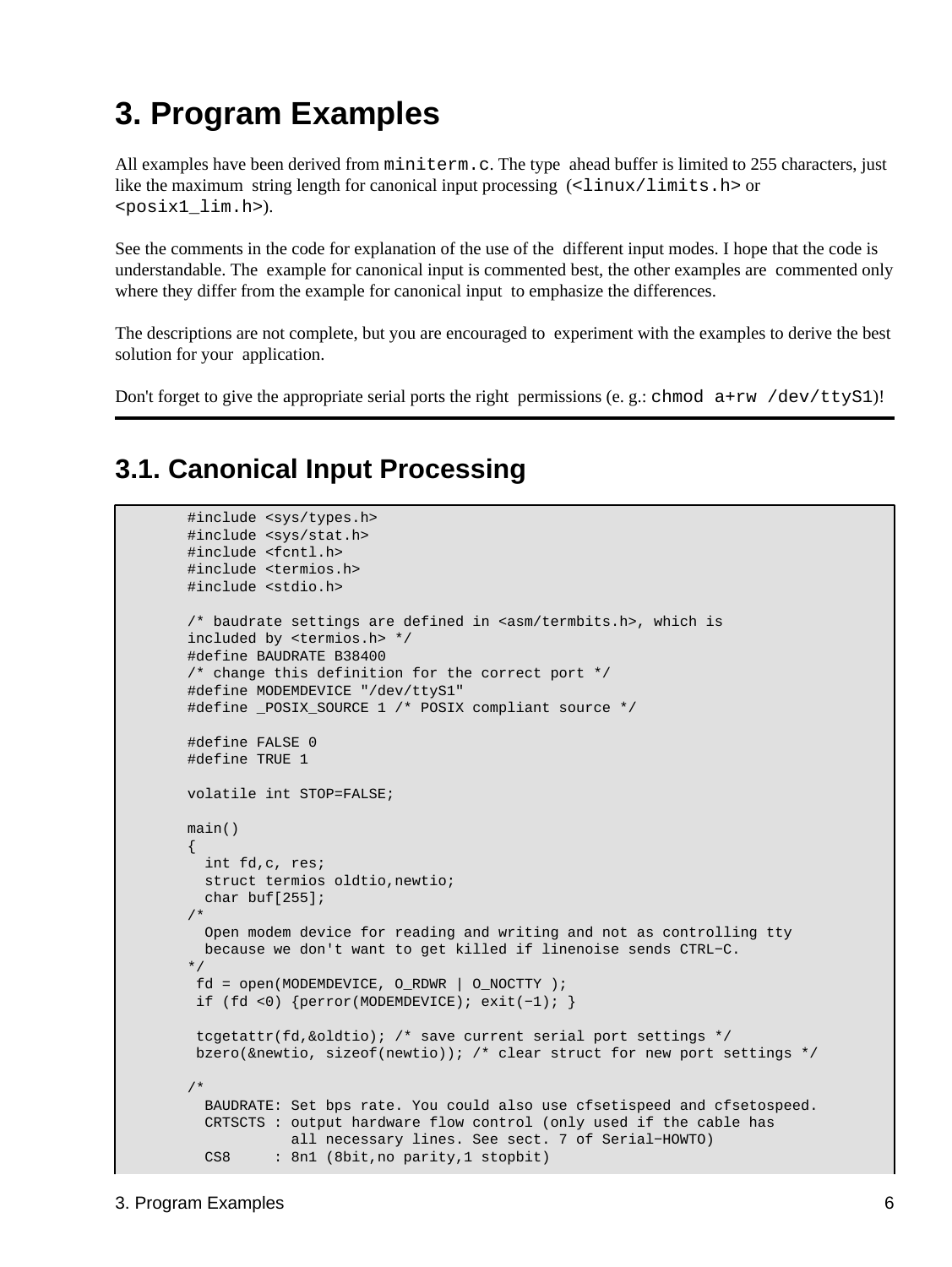```
 CLOCAL : local connection, no modem contol
           CREAD : enable receiving characters
         */
         newtio.c_cflag = BAUDRATE | CRTSCTS | CS8 | CLOCAL | CREAD;
 /*
          IGNPAR : ignore bytes with parity errors
           ICRNL : map CR to NL (otherwise a CR input on the other computer
                     will not terminate input)
           otherwise make device raw (no other input processing)
         */
          newtio.c_iflag = IGNPAR | ICRNL;
         /*
          Raw output.
         */
         newtio.c_oflag = 0;
         /*
          ICANON : enable canonical input
          disable all echo functionality, and don't send signals to calling program
         */
         newtio.c_lflag = ICANON;
         /* 
           initialize all control characters 
           default values can be found in /usr/include/termios.h, and are given
           in the comments, but we don't need them here
         */
         newtio.c\_cc[VINTR] = 0; /* Ctrl-c */
         newtio.c\_cc[VQUIT] = 0; /* Ctrl-\ */
         newtio.c\_cc[VERASE] = 0; /* del */
        newtio.c_cc[VKILL] = 0; /* @ */
        newtio.c\_cc[VEOF] = 4; /* Ctrl-d */
                                         /* inter-character timer unused */
                                         /* blocking read until 1 character arrives */
        \begin{array}{lllll} {\tt newtio.c\_cc[VTIME]} & = & 0; & \text{ /* inter--c} \\ {\tt newtio.c\_cc[VMIN]} & = & 1; & \text{ /* blockin} \\ {\tt newtio.c\_cc[VSWTC]} & = & 0; & \text{ /* '}\0' & \text{ */}} \end{array} newtio.c_cc[VSTART] = 0; /* Ctrl−q */ 
 newtio.c_cc[VSTOP] = 0; /* Ctrl−s */
 newtio.c_cc[VSUSP] = 0; /* Ctrl−z */
newtio.c\_cc[VEOL] = 0; /* '\0' */ newtio.c_cc[VREPRINT] = 0; /* Ctrl−r */
         newtio.c_cc[VDISCARD] = 0; /* Ctrl−u */
         newtio.c_cc[VWERASE] = 0; /* Ctrl−w */
        newtio.c_cc[VLNEXT] = 0; /* Ctrl-v */
        newtio.c\_cc[VEOL2] = 0; /* \sqrt{0! *} /* 
          now clean the modem line and activate the settings for the port
         */
          tcflush(fd, TCIFLUSH);
          tcsetattr(fd,TCSANOW,&newtio);
         /*
           terminal settings done, now handle input
           In this example, inputting a 'z' at the beginning of a line will 
           exit the program.
         */
         while (STOP==FALSE) \{ /* loop until we have a terminating condition */
          /* read blocks program execution until a line terminating character is 
             input, even if more than 255 chars are input. If the number
             of characters read is smaller than the number of chars available,
```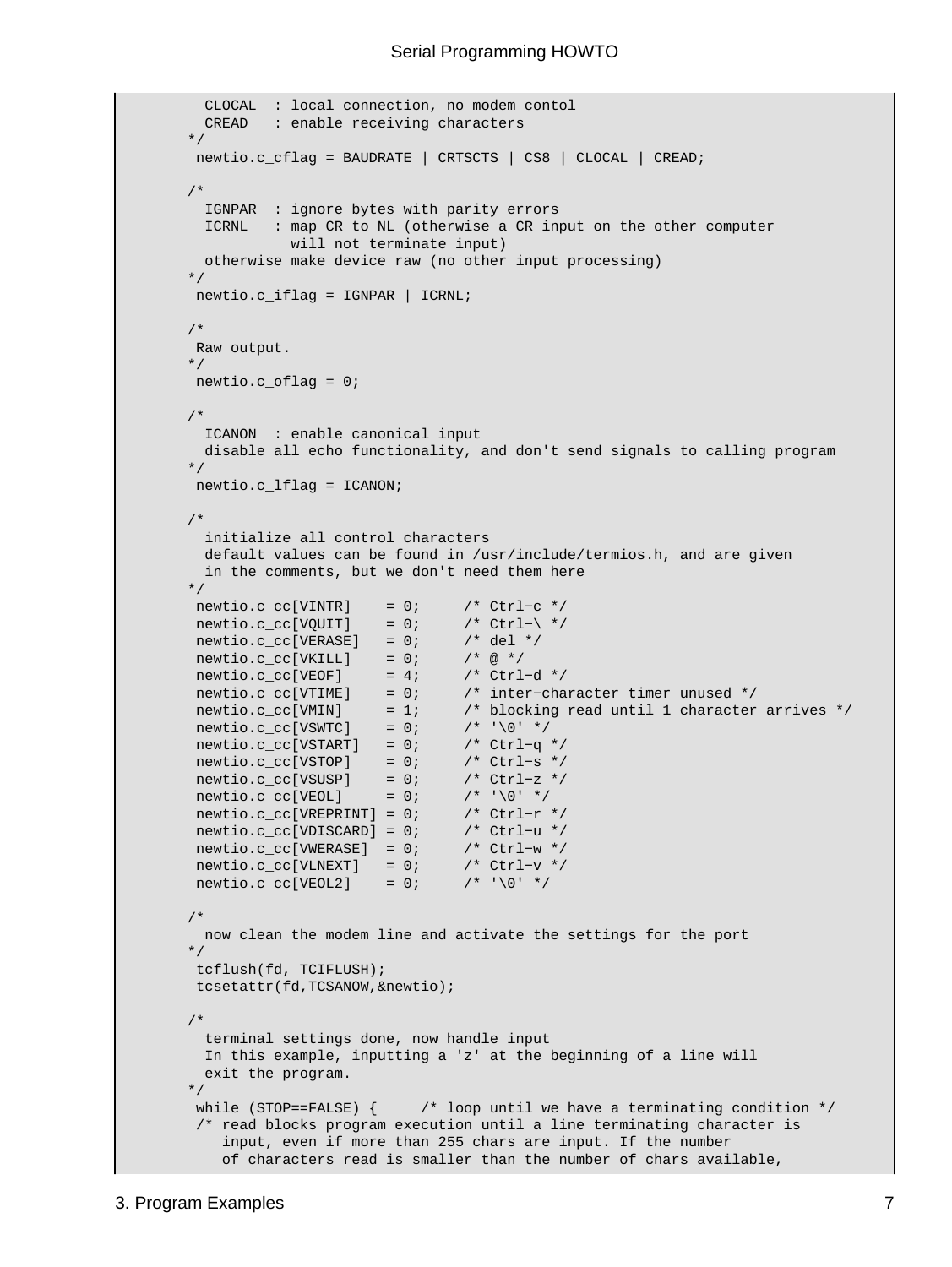```
 subsequent reads will return the remaining chars. res will be set
            to the actual number of characters actually read */
           res = read(fd, but f, 255);
            buf[res]=0; /* set end of string, so we can printf */
            printf(":%s:%d\n", buf, res);
           if (buf[0]=-'z') STOP=TRUE;
 }
         /* restore the old port settings */
         tcsetattr(fd,TCSANOW,&oldtio);
 }
```
### **3.2. Non−Canonical Input Processing**

In non−canonical input processing mode, input is not assembled into lines and input processing (erase, kill, delete, etc.) does not occur. Two parameters control the behavior of this mode: c\_cc[VTIME] sets the character timer, and  $c_{cc}$  [VMIN] sets the minimum number of characters to receive before satisfying the read.

If  $MIN > 0$  and  $TIME = 0$ . MIN sets the number of characters to receive before the read is satisfied. As TIME is zero, the timer is not used.

If  $MIN = 0$  and  $TIME > 0$ , TIME serves as a timeout value. The read will be satisfied if a single character is read, or TIME is exceeded ( $t = TIME *0.1$  s). If TIME is exceeded, no character will be returned.

If MIN > 0 and TIME > 0, TIME serves as an inter−character timer. The read will be satisfied if MIN characters are received, or the time between two characters exceeds TIME. The timer is restarted every time a character is received and only becomes active after the first character has been received.

If  $MIN = 0$  and  $TIME = 0$ , read will be satisfied immediately. The number of characters currently available, or the number of characters requested will be returned. According to Antonino (see contributions), you could issue a fcntl(fd, F SETFL, FNDELAY); before reading to get the same result.

By modifying newtio.c\_cc[VTIME] and newtio.c\_cc[VMIN] all modes described above can be tested.

```
 #include <sys/types.h>
 #include <sys/stat.h>
 #include <fcntl.h>
 #include <termios.h>
 #include <stdio.h>
 #define BAUDRATE B38400
 #define MODEMDEVICE "/dev/ttyS1"
 #define _POSIX_SOURCE 1 /* POSIX compliant source */
 #define FALSE 0
 #define TRUE 1
 volatile int STOP=FALSE; 
 main()
 {
   int fd,c, res;
```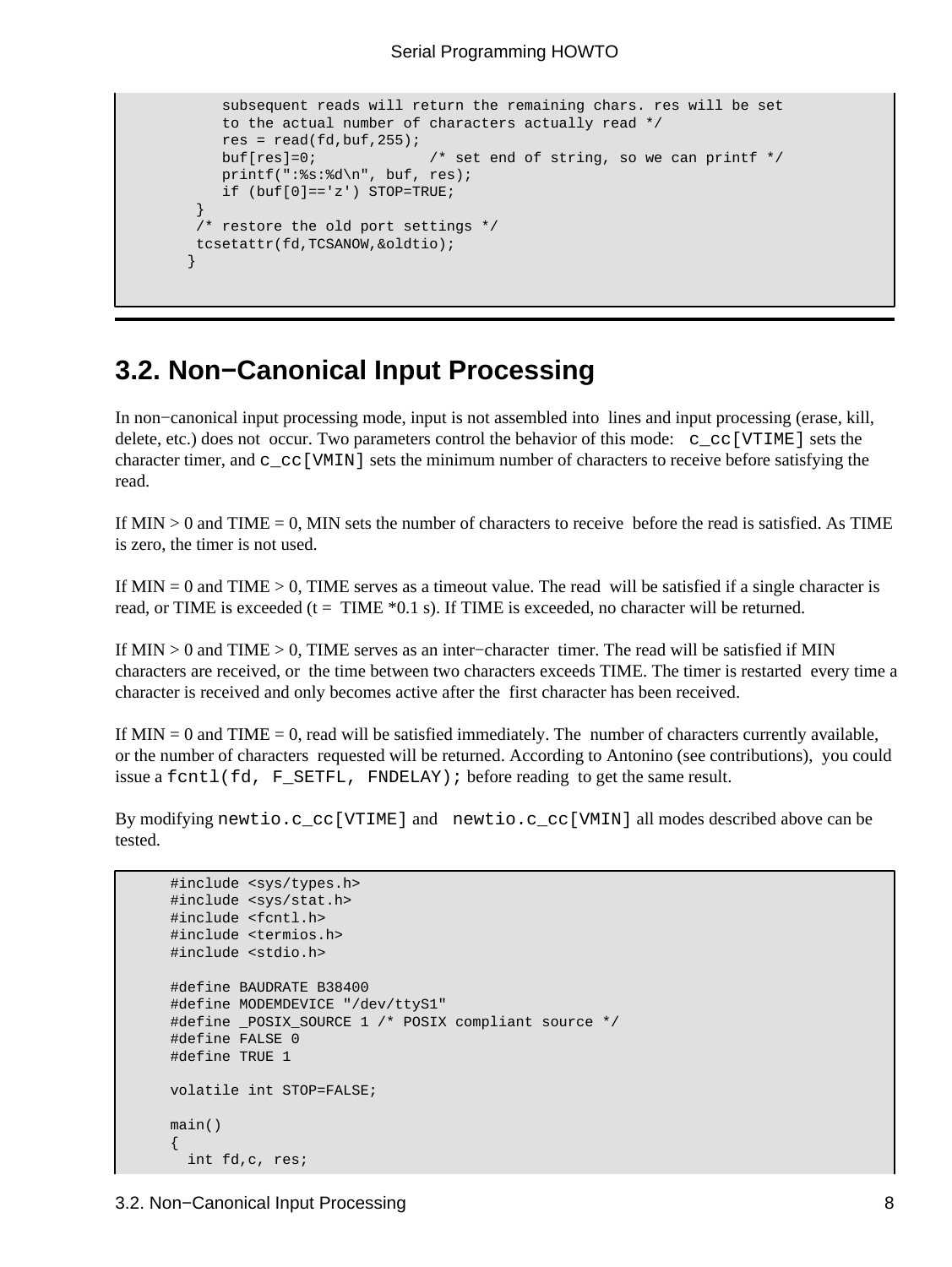```
 struct termios oldtio,newtio;
  char buf[255];
  fd = open(MODEMDEVICE, O_RDWR | O_NOCTTY ); 
  if (fd <0) {perror(MODEMDEVICE); exit(−1); }
   tcgetattr(fd,&oldtio); /* save current port settings */
  bzero(&newtio, sizeof(newtio));
  newtio.c_cflag = BAUDRATE | CRTSCTS | CS8 | CLOCAL | CREAD;
  newtio.c_iflag = IGNPAR;
  newtio.c_oflag = 0;
   /* set input mode (non−canonical, no echo,...) */
  newtio.c_lflag = 0;
  newtio.c_cc[VTIME] = 0; /* inter−character timer unused */
  newtio.c_cc[VMIN] = 5; /* blocking read until 5 chars received */
  tcflush(fd, TCIFLUSH);
  tcsetattr(fd,TCSANOW,&newtio);
 while (STOP==FALSE) { \prime /* loop for input */
    res = read(fd,buf,255); /* returns after 5 chars have been input */
   buf[res]=0; \frac{1}{2} /* so we can printf... */
    printf(":%s:%d\n", buf, res);
   if (buf[0]=-z') STOP=TRUE;
  }
  tcsetattr(fd,TCSANOW,&oldtio);
 }
```
### **3.3. Asynchronous Input**

```
 #include <termios.h>
 #include <stdio.h>
 #include <unistd.h>
 #include <fcntl.h>
 #include <sys/signal.h>
 #include <sys/types.h>
 #define BAUDRATE B38400
 #define MODEMDEVICE "/dev/ttyS1"
 #define _POSIX_SOURCE 1 /* POSIX compliant source */
 #define FALSE 0
 #define TRUE 1
 volatile int STOP=FALSE; 
 void signal_handler_IO (int status); /* definition of signal handler */
int wait_flag=TRUE; \frac{1}{2} /* TRUE while no signal received */
 main()
 {
   int fd,c, res;
  struct termios oldtio,newtio;
   struct sigaction saio; /* definition of signal action */
   char buf[255];
```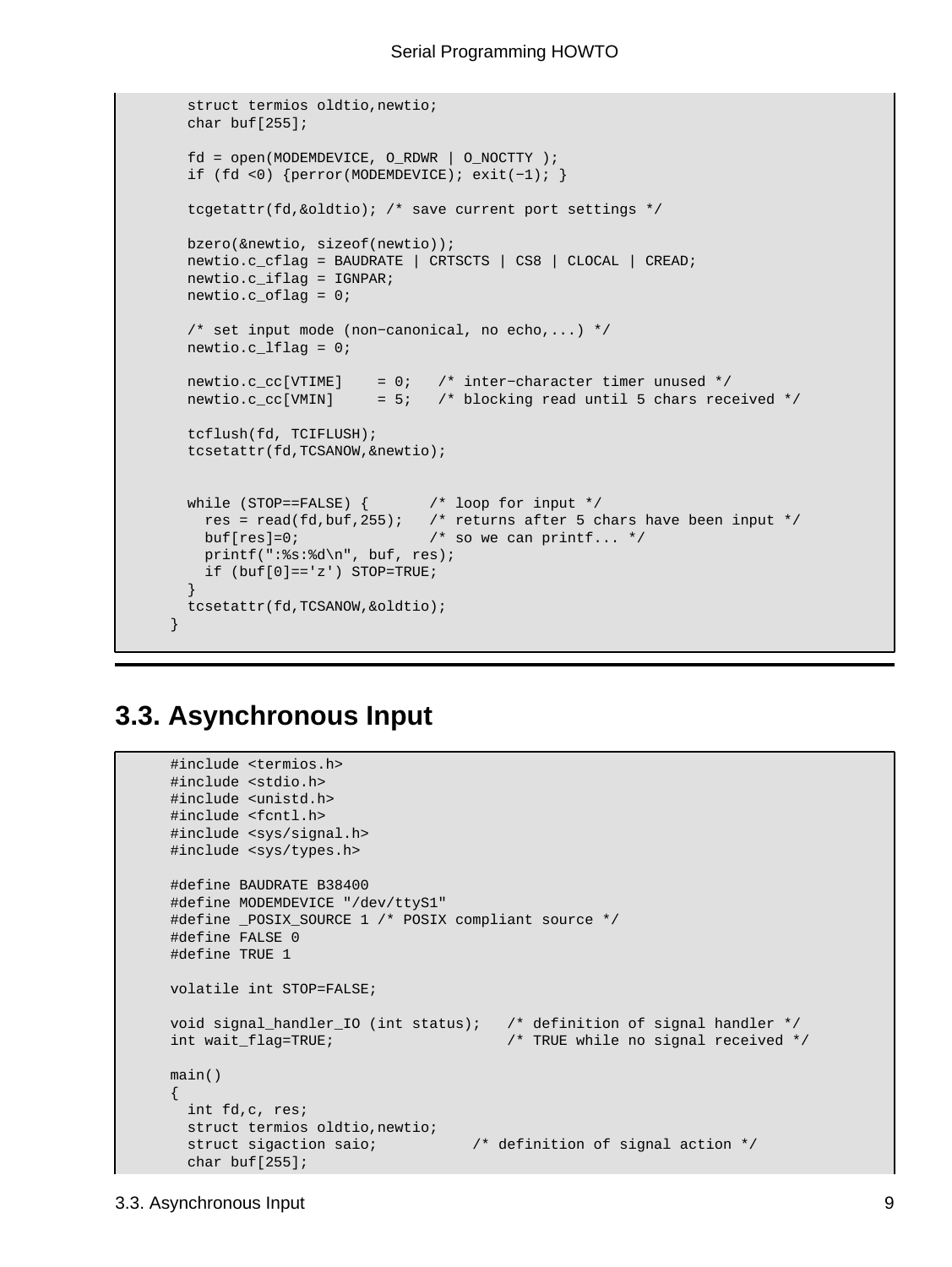```
 /* open the device to be non−blocking (read will return immediatly) */
         fd = open(MODEMDEVICE, O_RDWR | O_NOCTTY | O_NONBLOCK);
         if (fd <0) {perror(MODEMDEVICE); exit(−1); }
         /* install the signal handler before making the device asynchronous */
         saio.sa_handler = signal_handler_IO;
         saio.sa_mask = 0;
         saio.sa_flags = 0;
         saio.sa_restorer = NULL;
         sigaction(SIGIO,&saio,NULL);
         /* allow the process to receive SIGIO */
         fcntl(fd, F_SETOWN, getpid());
         /* Make the file descriptor asynchronous (the manual page says only 
            O_APPEND and O_NONBLOCK, will work with F_SETFL...) */
         fcntl(fd, F_SETFL, FASYNC);
         tcgetattr(fd,&oldtio); /* save current port settings */
         /* set new port settings for canonical input processing */
        newtio.c_cflag = BAUDRATE | CRTSCTS | CS8 | CLOCAL | CREAD;
        newtio.c_iflag = IGNPAR | ICRNL;
        newtio.c_oflag = 0;
        newtio.c_lflag = ICANON;
        newtio.c_cc[VMIN]=1;
        newtio.c_cc[VTIME]=0;
         tcflush(fd, TCIFLUSH);
         tcsetattr(fd,TCSANOW,&newtio);
         /* loop while waiting for input. normally we would do something
            useful here */ 
         while (STOP==FALSE) {
         printf(".\n'):usleep(100000); /* after receiving SIGIO, wait_flag = FALSE, input is available
             and can be read */
           if (wait_flag==FALSE) { 
           res = read(fd, but f, 255); buf[res]=0;
            printf(":%s:%d\n", buf, res);
            if (res==1) STOP=TRUE; /* stop loop if only a CR was input */
            wait_flag = TRUE; \frac{1}{2} /* wait for new input */
          }
 }
        /* restore old port settings */
        tcsetattr(fd,TCSANOW,&oldtio);
       }
       /***************************************************************************
       * signal handler. sets wait_flag to FALSE, to indicate above loop that *
       * characters have been received. *
       ***************************************************************************/
      void signal_handler_IO (int status)
       {
       printf("received SIGIO signal.\n");
        wait_flag = FALSE;
       }
```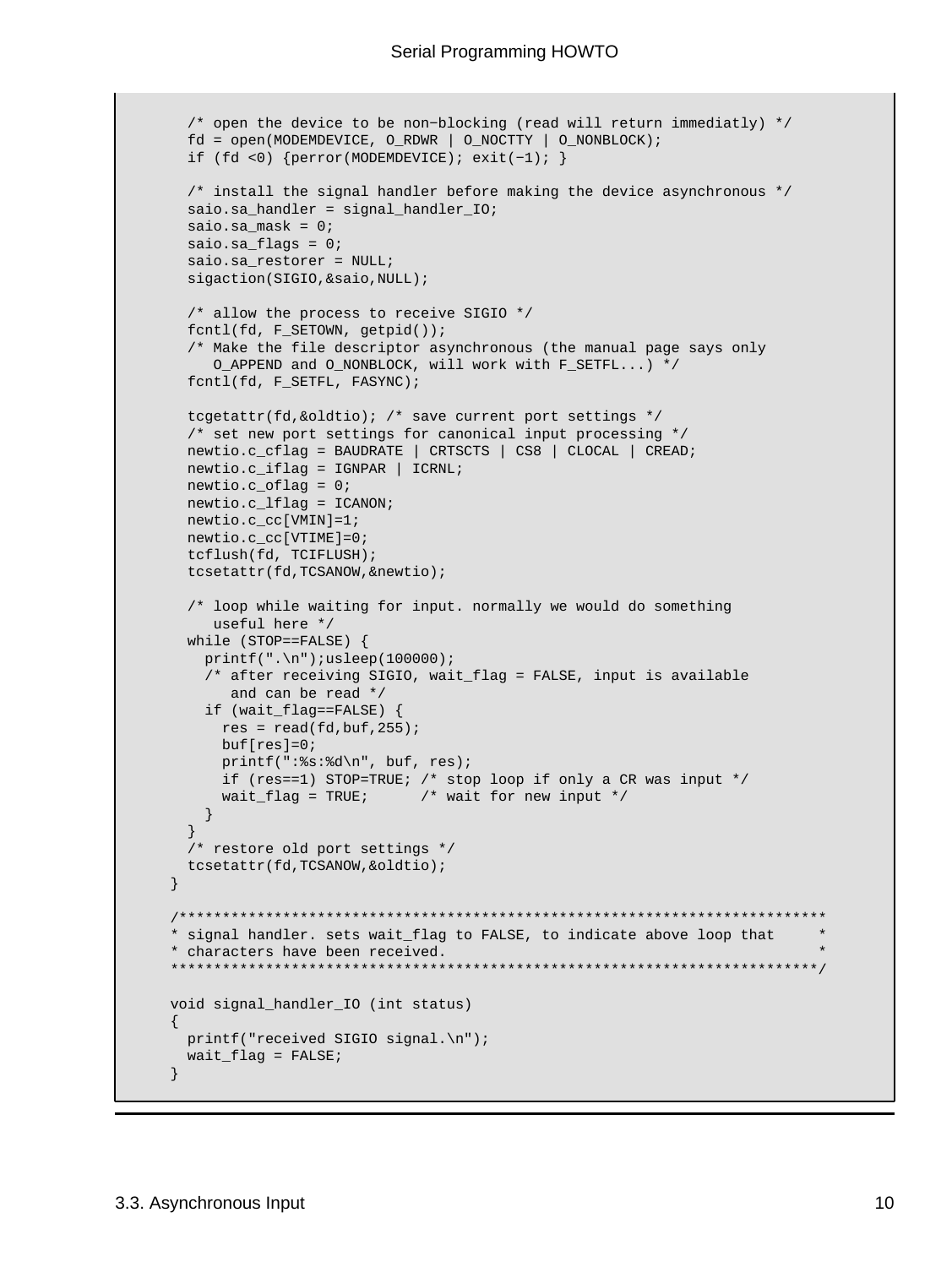### <span id="page-12-0"></span>**3.4. Waiting for Input from Multiple Sources**

This section is kept to a minimum. It is just intended to be a hint, and therefore the example code is kept short. This will not only work with serial ports, but with any set of file descriptors.

The select call and accompanying macros use a fd\_set. This is a bit array, which has a bit entry for every valid file descriptor number. select will accept a fd\_set with the bits set for the relevant file descriptors and returns a fd\_set, in which the bits for the file descriptors are set where input, output, or an exception occurred. All handling of fd\_set is done with the provided macros. See also the manual page select(2).

```
 #include <sys/time.h>
 #include <sys/types.h>
 #include <unistd.h>
 main()
 {
  int fd1, fd2; /* input sources 1 and 2 */ fd_set readfs; /* file descriptor set */
  int maxfd; /* maximum file desciptor used */
  int loop=1; /* loop while TRUE */ 
  /* open_input_source opens a device, sets the port correctly, and
     returns a file descriptor */
  fd1 = open_input_source("/dev/ttyS1"); /* COM2 */
  if (fd1<0) exit(0);
   fd2 = open_input_source("/dev/ttyS2"); /* COM3 */
  if (fd2<0) exit(0);
  maxfd = MAX (fd1, fd2)+1; /* maximum bit entry (fd) to test */
   /* loop for input */
  while (loop) {
    FD_SET(fd1, &readfs); /* set testing for source 1 */
    FD SET(fd2, &readfs); /* set testing for source 2 \times/
    /* block until input becomes available */
     select(maxfd, &readfs, NULL, NULL, NULL);
    if (FD_ISSET(fd1)) /* input from source 1 available */
     handle_input_from_source1();
   if (FD ISSET(fd2)) \qquad /* input from source 2 available */
      handle_input_from_source2();
  }
 }
```
The given example blocks indefinitely, until input from one of the sources becomes available. If you need to timeout on input, just replace the select call by:

```
 int res;
 struct timeval Timeout;
 /* set timeout value within input loop */
 Timeout.tv_usec = 0; /* milliseconds */
Timeout.tv sec = 1; /* seconds */
 res = select(maxfd, &readfs, NULL, NULL, &Timeout);
 if (res==0)
 /* number of file descriptors with input = 0, timeout occurred. */
```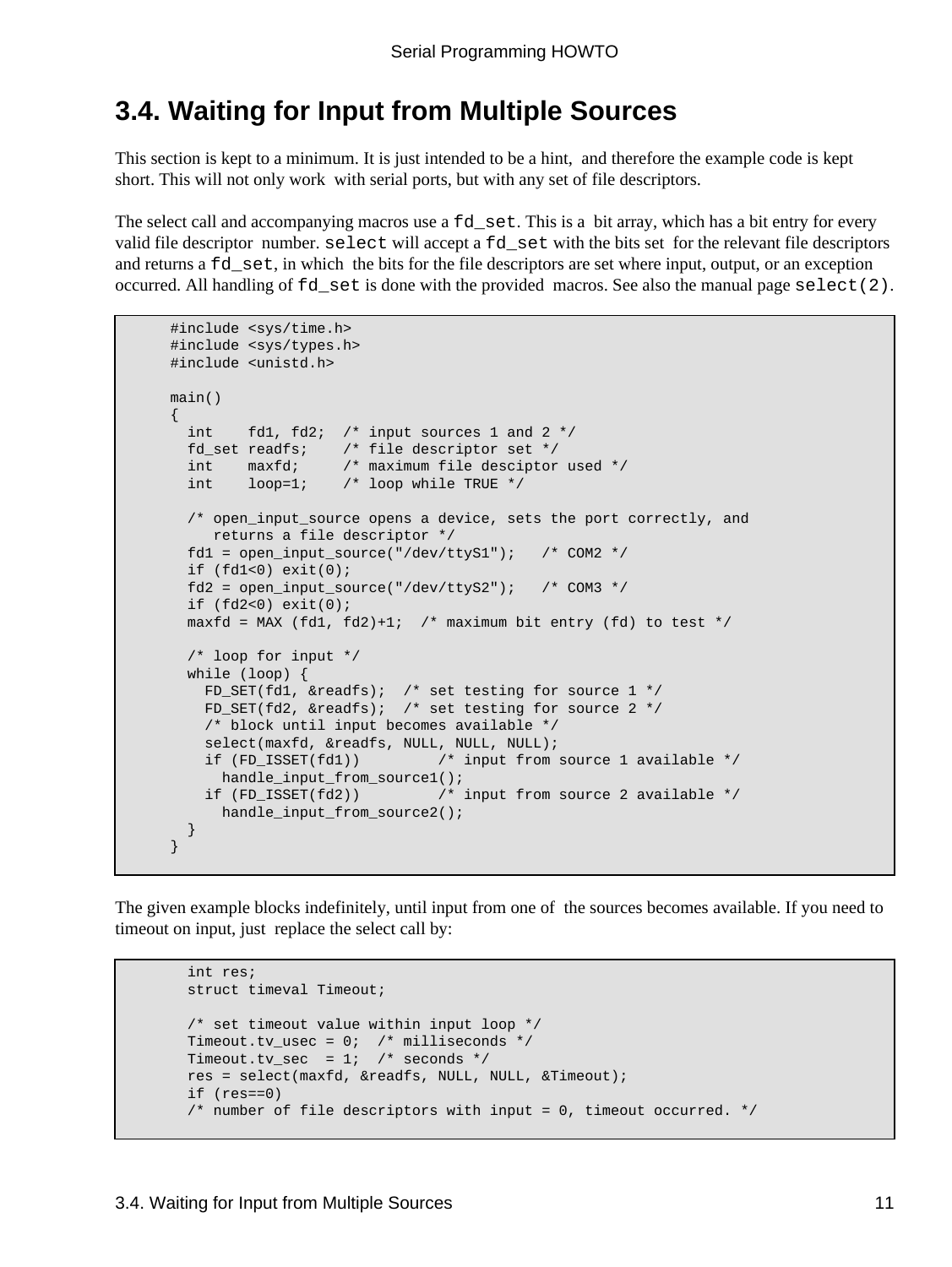#### Serial Programming HOWTO

This example will timeout after 1 second. If a timeout occurs, select will return 0, but beware that Timeout is decremented by the time actually waited for input by select. If the timeout value is zero, select will return immediatly.